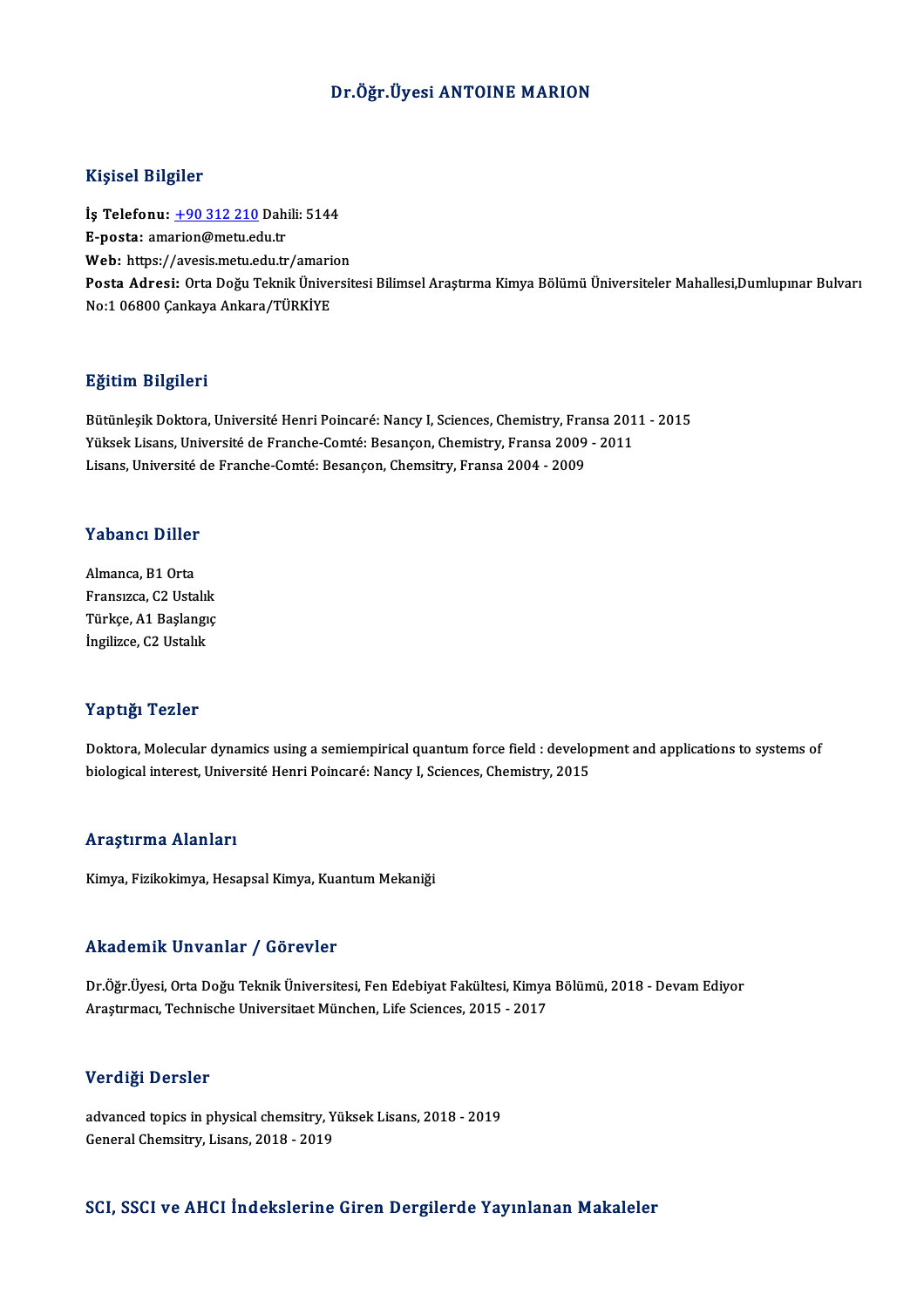| L           | Peptide stapling by late-stage Suzuki-Miyaura cross-coupling                                                            |
|-------------|-------------------------------------------------------------------------------------------------------------------------|
|             | Gruss H., Feiner R. C., Mseya R., Schroeder D. C., Jewginski M., Mueller K. M., Latajka R., MARION A., Sewald N         |
|             | BEILSTEIN JOURNAL OF ORGANIC CHEMISTRY, cilt.18, 2022 (SCI Indekslerine Giren Dergi)                                    |
|             | The Q41R mutation in the HCV-protease enhances the reactivity towards MAVS by suppressing non-                          |
| Н.          |                                                                                                                         |
|             | reactive pathways                                                                                                       |
|             | Zheng C., Schneider M., MARION A., Antes I.                                                                             |
|             | PHYSICAL CHEMISTRY CHEMICAL PHYSICS, cilt.24, sa.4, ss.2126-2138, 2022 (SCI İndekslerine Giren Dergi)                   |
| III.<br>IV. | Fullerene-Based Mimics of Biocatalysts Show Remarkable Activity and Modularity.                                         |
|             | Gülseren G., Saylam A., Marion A., Özçubukçu S.                                                                         |
|             | ACS applied materials & interfaces, cilt.13, sa.38, ss.45854-45863, 2021 (SCI İndekslerine Giren Dergi)                 |
|             | Peptidotriazolamers Inhibit $A\beta(1-42)$ Oligomerization and Cross a Blood-Brain-Barrier Model.                       |
|             | Tonali N., Hericks L., Schroeder D. C., Kracker O., Krzemieniecki R., Kaffy J., Le Joncour V., Laakkonen P., MARION A., |
|             | Ongeri S, et al.                                                                                                        |
|             | ChemPlusChem, cilt.86, ss.840-851, 2021 (SCI Expanded İndekslerine Giren Dergi)                                         |
| V.          | Tuning the Biological Activity of RGD Peptides with Halotryptophanst                                                    |
|             | Kemker I., Schroeder D. C., Feiner R. C., Mueller K. M., MARION A., Sewald N.                                           |
|             | JOURNAL OF MEDICINAL CHEMISTRY, cilt.64, sa.1, ss.586-601, 2021 (SCI Indekslerine Giren Dergi)                          |
| VI.         | Extended interaction networks with HCV protease NS3-4A substrates explain the lack of adaptive                          |
|             | capability against protease inhibitors                                                                                  |
|             | Dultz G., Shimakami T., Schneider M., Murai K., Yamane D., MARION A., Zeitler T. M., Stross C., Grimm C., Richter R.    |
|             | M., et al.                                                                                                              |
|             | JOURNAL OF BIOLOGICAL CHEMISTRY, cilt.295, sa.40, ss.13862-13874, 2020 (SCI İndekslerine Giren Dergi)                   |
| VII.        | Cyclization of RGD Peptides by Suzuki-Miyaura Cross-Coupling                                                            |
|             | Kemker I., Schnepel C., Schroeder D. C., MARION A., Sewald N.                                                           |
|             | JOURNAL OF MEDICINAL CHEMISTRY, cilt.62, sa.16, ss.7417-7430, 2019 (SCI İndekslerine Giren Dergi)                       |
| VIII.       | Actin stabilizing compounds show specific biological effects due to their binding mode                                  |
|             | Wang S., Crevenna A. H., Ugur I., Marion A., Antes I., Kazmaier U., Hoyer M., Lamb D. C., Gegenfurtner F., Kliesmetes   |
|             | Z, et al.                                                                                                               |
|             | SCIENTIFIC REPORTS, cilt.9, 2019 (SCI Indekslerine Giren Dergi)                                                         |
| IX.         | Predicting the bioactive conformations of macrocycles: a molecular dynamics-based docking                               |
|             | procedure with DynaDock                                                                                                 |
|             | Ugur I., Schroft M., Marion A., Glaser M., Antes I.                                                                     |
|             | JOURNAL OF MOLECULAR MODELING, cilt.25, sa.7, 2019 (SCI İndekslerine Giren Dergi)                                       |
| Х.          | 1,4-Disubstituted 1H-1,2,3-Triazole Containing Peptidotriazolamers: A New Class of Peptidomimetics                      |
|             | With Interesting Foldamer Properties                                                                                    |
|             | Schroeder D. C., Kracker O., Froehr T., Gora J., Jewginski M., Niess A., Antes I., Latajka R., Marion A., Sewald N.     |
|             | FRONTIERS IN CHEMISTRY, cilt.7, 2019 (SCI İndekslerine Giren Dergi)                                                     |
| XI.         | Simple Tyrosine Derivatives Act as Low Molecular Weight Organogelators                                                  |
|             | Aykent G., Zeytun C., Marion A., Ozcubukcu S.                                                                           |
|             | SCIENTIFIC REPORTS, cilt.9, 2019 (SCI İndekslerine Giren Dergi)                                                         |
| XII.        | Semi-Empirical Born-Oppenheimer Molecular Dynamics (SEBOMD) within the Amber Biomolecular                               |
|             | Package                                                                                                                 |
|             | Marion A., Gokcan H., Monard G.                                                                                         |
|             | JOURNAL OF CHEMICAL INFORMATION AND MODELING, cilt.59, sa.1, ss.206-214, 2019 (SCI Indekslerine Giren                   |
|             | Dergi)                                                                                                                  |
| XIII.       | Ca2+ binding induced sequential allosteric activation of sortase A: An example for ion-triggered                        |
|             | conformational selection                                                                                                |
|             | Ugur I., Schatte M., Marion A., Glaser M., Boenitz-Dulat M., Antes I.                                                   |
|             | PLOS ONE, cilt.13, sa.10, 2018 (SCI Indekslerine Giren Dergi)                                                           |
| XIV.        | The low spin - high spin equilibrium in the S-2-state of the water oxidizing enzyme                                     |
|             | Boussac A., Ugur I., Marion A., Sugiura M., Kaila V. R. I., Rutherford A. W.                                            |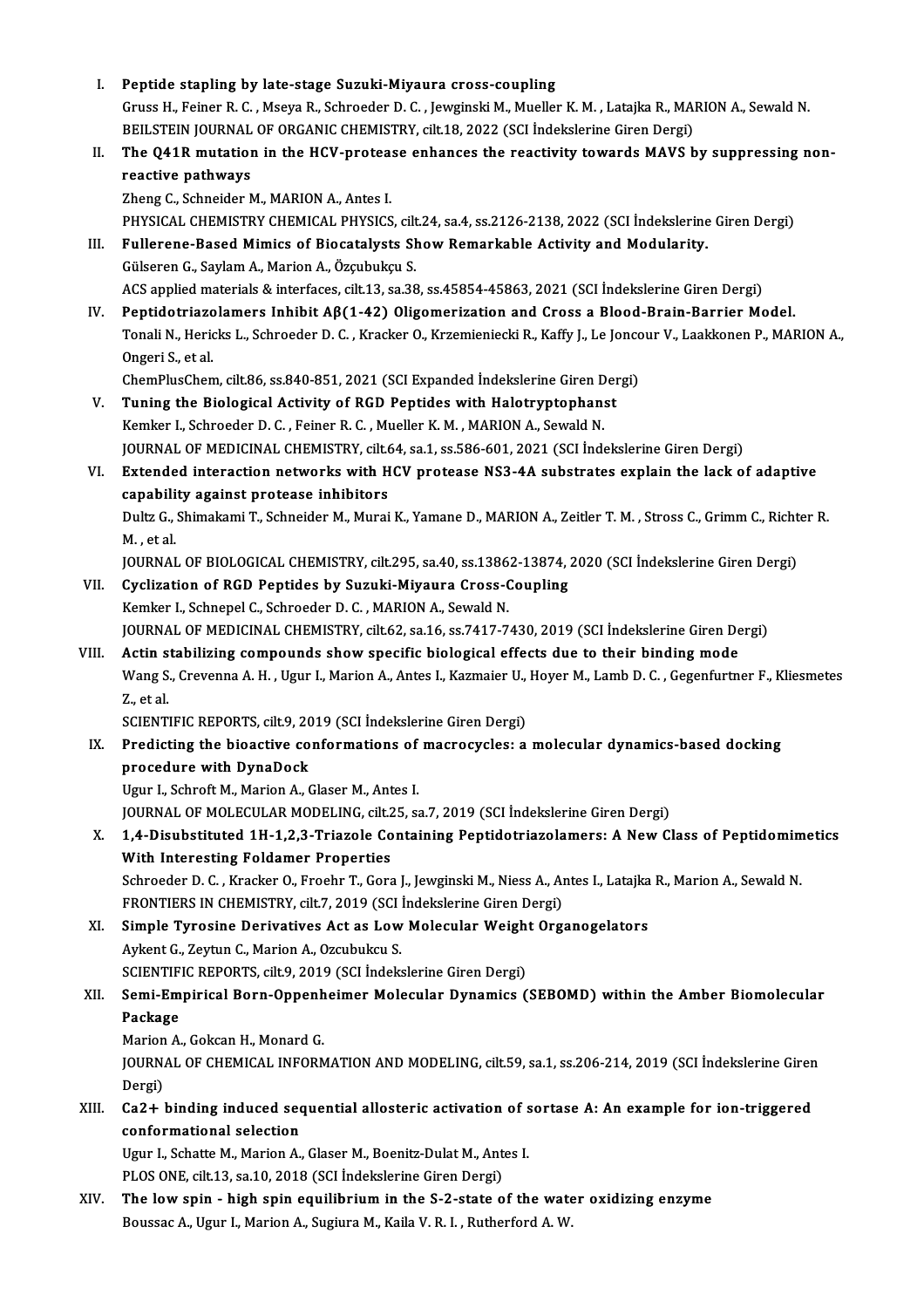BIOCHIMICA ET BIOPHYSICA ACTA-BIOENERGETICS, cilt.1859, sa.5, ss.342-356, 2018 (SCI İndekslerine Giren<br>Persi BIOCHI<br>Dergi)<br>Activit BIOCHIMICA ET BIOPHYSICA ACTA-BIOENERGETICS, cilt.1859, sa.5, ss.342-356, 2018 (SCI Indekslerine Giren<br>Dergi)<br>XV. Activity of Topotecan toward the DNA/Topoisomerase I Complex: A Theoretical Rationalization<br>Beli S. K. MARIO

- Dergi)<br><mark>Activity of Topotecan toward the DNA/Topoisomerase I Com</mark><br>Bali S. K. , MARION A., Ugur I., Dikmenli A. K. , ÇATAK Ş., AVİYENTE V.<br>PIOCHEMISTRY, silt 57, sa Q. sa 1542, 1551, 2019 (SCI İndekalerine G. Activity of Topotecan toward the DNA/Topoisomerase I Complex: A Th<br>Bali S. K. , MARION A., Ugur I., Dikmenli A. K. , ÇATAK Ş., AVİYENTE V.<br>BIOCHEMISTRY, cilt.57, sa.9, ss.1542-1551, 2018 (SCI İndekslerine Giren Dergi)<br>1.5. Bali S. K. , MARION A., Ugur I., Dikmenli A. K. , ÇATAK Ş., AVİYENTE V.<br>BIOCHEMISTRY, cilt.57, sa.9, ss.1542-1551, 2018 (SCI İndekslerine Giren Dergi)<br>XVI. 1,5-Disubstituted 1,2,3-Triazole-Containing Peptidotriazolamers: D
- BIOCHEMISTRY, cilt.57, sa.9, ss.1542-1551, 2018 (SCI İndekslerine Giren Dergi)<br>1,5-Disubstituted 1,2,3-Triazole-Containing Peptidotriazolamers: Design Principles for a Class of<br>Versatile Peptidomimetics<br>Kracker O., Gora J. 1,5-Disubstituted 1,2,3-Triazole-Containing Peptidotriazolamers: Design Principles for a Class of<br>Versatile Peptidomimetics<br>Kracker O., Gora J., Krzciuk-Gula J., Marion A., Neumann B., Stammler H., Niess A., Antes I., Lata

CHEMISTRY-AEUROPEANJOURNAL, cilt.24, sa.4, ss.953-961,2018 (SCI İndekslerineGirenDergi) Kracker O., Gora J., Krzciuk-Gula J., Marion A., Neumann B., Stammler H., Niess A., Antes I., Latajka R., Sewald N.<br>CHEMISTRY-A EUROPEAN JOURNAL, cilt.24, sa.4, ss.953-961, 2018 (SCI İndekslerine Giren Dergi)<br>XVII. Amber-C

CHEMISTRY-A EUROPEAN JOURNAL, cilt.24, sa.4, ss.953<br>Amber-Compatible Parametrization Procedure fo<br>1,5-Substituted Triazole-Based Peptidomimetics<br>Marian A. Cara L. Kraskar O. Erechn T. Lataika B. Sou Amber-Compatible Parametrization Procedure for Peptide-lik<br>1,5-Substituted Triazole-Based Peptidomimetics<br>Marion A., Gora J., Kracker O., Froehr T., Latajka R., Sewald N., Antes I.<br>JOUPMAL OF CHEMICAL INFORMATION AND MODEL 1,5-Substituted Triazole-Based Peptidomimetics<br>Marion A., Gora J., Kracker O., Froehr T., Latajka R., Sewald N., Antes I.<br>JOURNAL OF CHEMICAL INFORMATION AND MODELING, cilt.58, sa.1, ss.90-110, 2018 (SCI İndekslerine Giren

Marion<br>JOURN<br>Dergi)<br>Cliete: JOURNAL OF CHEMICAL INFORMATION AND MODELING, cilt.58, sa.1, ss.90-110, 2018 (SCI Indekslerine Gir<br>Dergi)<br>XVIII. Gliotoxin Biosynthesis: Structure, Mechanism, and Metal Promiscuity of Carboxypeptidase GliJ<br>Marian A. Croll

Dergi)<br>Gliotoxin Biosynthesis: Structure, Mechanism, and Metal Promiscuity of Carboxypeptidase GliJ<br>Marion A., Groll M., Scharf D. H. , Scherlach K., Glaser M., Sievers H., Schuster M., Hertweck C., Brakhage A. A. , Antes<br> Glioto:<br>Marion<br>I., et al.<br>ACS CH Marion A., Groll M., Scharf D. H. , Scherlach K., Glaser M., Sievers H., Schuster M., Hertweck<br>I., et al.<br>ACS CHEMICAL BIOLOGY, cilt.12, sa.7, ss.1874-1882, 2017 (SCI İndekslerine Giren Dergi)<br>Duna Demi etnusture, based pr

- XI., et al.<br>ACS CHEMICAL BIOLOGY, cilt.12, sa.7, ss.1874-1882, 2017 (SCI İndekslerine Giren Dergi)<br>XIX. DynaDom: structure-based prediction of T cell receptor inter-domain and T cell receptor-peptide-<br>MUC (class I) ass ACS CHEMICAL BIOLOGY, cilt.12, sa.7,<br>DynaDom: structure-based predi<br>MHC (class I) association angles<br>Hoffmann T. Marian A. Artas I DynaDom: structure-based<br>MHC (class I) association an<br>Hoffmann T., Marion A., Antes I.<br>PMC STRUCTURAL RIOLOCY SU MHC (class I) association angles<br>Hoffmann T., Marion A., Antes I.<br>BMC STRUCTURAL BIOLOGY, cilt.17, 2017 (SCI İndekslerine Giren Dergi) Hoffmann T., Marion A., Antes I.<br>BMC STRUCTURAL BIOLOGY, cilt.17, 2017 (SCI İndekslerine Giren Dergi)<br>XX. Why Does Asn71 Deamidate Faster Than Asn15 in the Enzyme Triosephosphate Isomerase? Answers<br>from Misroscocond Mo
- BMC STRUCTURAL BIOLOGY, cilt.17, 2017 (SCI İndekslerine Giren Dergi)<br>Why Does Asn71 Deamidate Faster Than Asn15 in the Enzyme Triosephosphate Isomeras<br>from Microsecond Molecular Dynamics Simulation and QM/MM Free Energy Ca Why Does Asn71 Deamidate Faster 1<br>from Microsecond Molecular Dynam<br>Ugur I., Marion A., Aviyente V., Monard G.<br>PIOCHEMISTRY 6<sup>11</sup>54, 826, 821429,1428 from Microsecond Molecular Dynamics Simulation and QM/MM Free Energy Calculations<br>Ugur I., Marion A., Aviyente V., Monard G.<br>BIOCHEMISTRY, cilt.54, sa.6, ss.1429-1439, 2015 (SCI İndekslerine Giren Dergi)

Ugur I., Marion A., Aviyente V., Monard G.<br>BIOCHEMISTRY, cilt.54, sa.6, ss.1429-1439, 2015 (SCI İndekslerine Giren Dergi)<br>XXI. Rationalization of the pK(a) Values of Alcohols and Thiols Using Atomic Charge Descriptors and BIOCHEMISTRY, cilt.54, sa.6, ss.1429-1439, 2015 (SCI Indek<br>Rationalization of the pK(a) Values of Alcohols and<br>Application to the Prediction of Amino Acid pK(a)'s<br>Haur L Marion A. Barant S. Jorsen L.H. Manard G. Rationalization of the pK(a) Values of Alcoho<br>Application to the Prediction of Amino Acid p<br>Ugur I., Marion A., Parant S., Jensen J. H. , Monard G.<br>JOUPMAL OF CHEMICAL INFORMATION AND MODE Application to the Prediction of Amino Acid pK(a)'s<br>Ugur I., Marion A., Parant S., Jensen J. H. , Monard G.<br>JOURNAL OF CHEMICAL INFORMATION AND MODELING, cilt.54, sa.8, ss.2200-2213, 2014 (SCI İndekslerine Giren<br>Dergi) Ugur I., Marion A., Parant S., Jensen J. H., Monard G.

JOURNAL OF CHEMICAL INFORMATION AND MODELING, cilt.54, sa.8, ss.2200-2213, 2014 (SCI indekslerir<br>Dergi)<br>XXII. Water interactions with hydrophobic groups: Assessment and recalibration of semiempirical<br>molecular erbital meth Dergi)<br>Water interactions with hy<br>molecular orbital methods<br>Marian A Manard C. Buiz Leo Water interactions with hydrophobic groups:<br>molecular orbital methods<br>Marion A., Monard G., Ruiz-Lopez M. F. , Ingrosso F.<br>JOUPMAL OF CHEMICAL PHYSICS sit:141.38.2.201

molecular orbital methods<br>Marion A., Monard G., Ruiz-Lopez M. F. , Ingrosso F.<br>JOURNAL OF CHEMICAL PHYSICS, cilt.141, sa.3, 2014 (SCI İndekslerine Giren Dergi)

## Diğer Dergilerde Yayınlanan Makaleler

Iger Dergilerde Yayınlanan Makaleler<br>I. Activity-Based Photosensitizers with Optimized Triplet State Characteristics Toward Cancer Cell<br>Selective and Image Cuided Photodynamia Therepy Selective and Image Guided Photodynamic Therapy<br>Selective and Image Guided Photodynamic Therapy<br>Vilia E. ELMAZOČLU Z. Almammadov T. KEPU. D. Frienne Activity-Based Photosensitizers with Optimized Triplet State Characteristics Toward Can<br>Selective and Image Guided Photodynamic Therapy<br>Kilic E., ELMAZOĞLU Z., Almammadov T., KEPİL D., Etienne T., MARION A., GÜNBAŞ E. G. , Selective and Image Guided Photodynamic Therapy<br>Kilic E., ELMAZOĞLU Z., Almammadov T., KEPİL D., Etienne T., MA<br>ACS Applied Bio Materials, 2022 (ESCI İndekslerine Giren Dergi)

# Acs Applied Bio Materials, 2022 (ESCI Indeksierine Giren Dergi)<br>Hakemli Kongre / Sempozyum Bildiri Kitaplarında Yer Alan Yayınlar

akemli Kongre / Sempozyum Bildiri Kitaplarında Yer Alan Yayır<br>I. L-Tyr(tBu)-OH: An Outstanding Low Molecular Weight Organogelator AYKENTG.,ZEYTUNC.,MarionA.,ÖZÇUBUKÇUS. L-Tyr(tBu)-OH: An Outstanding Low Molecular Weight Organog<br>AYKENT G., ZEYTUN C., Marion A., ÖZÇUBUKÇU S.<br>4th Organic Chemistry Congress with Int. Participation, 4 - 07 Ekim 2018